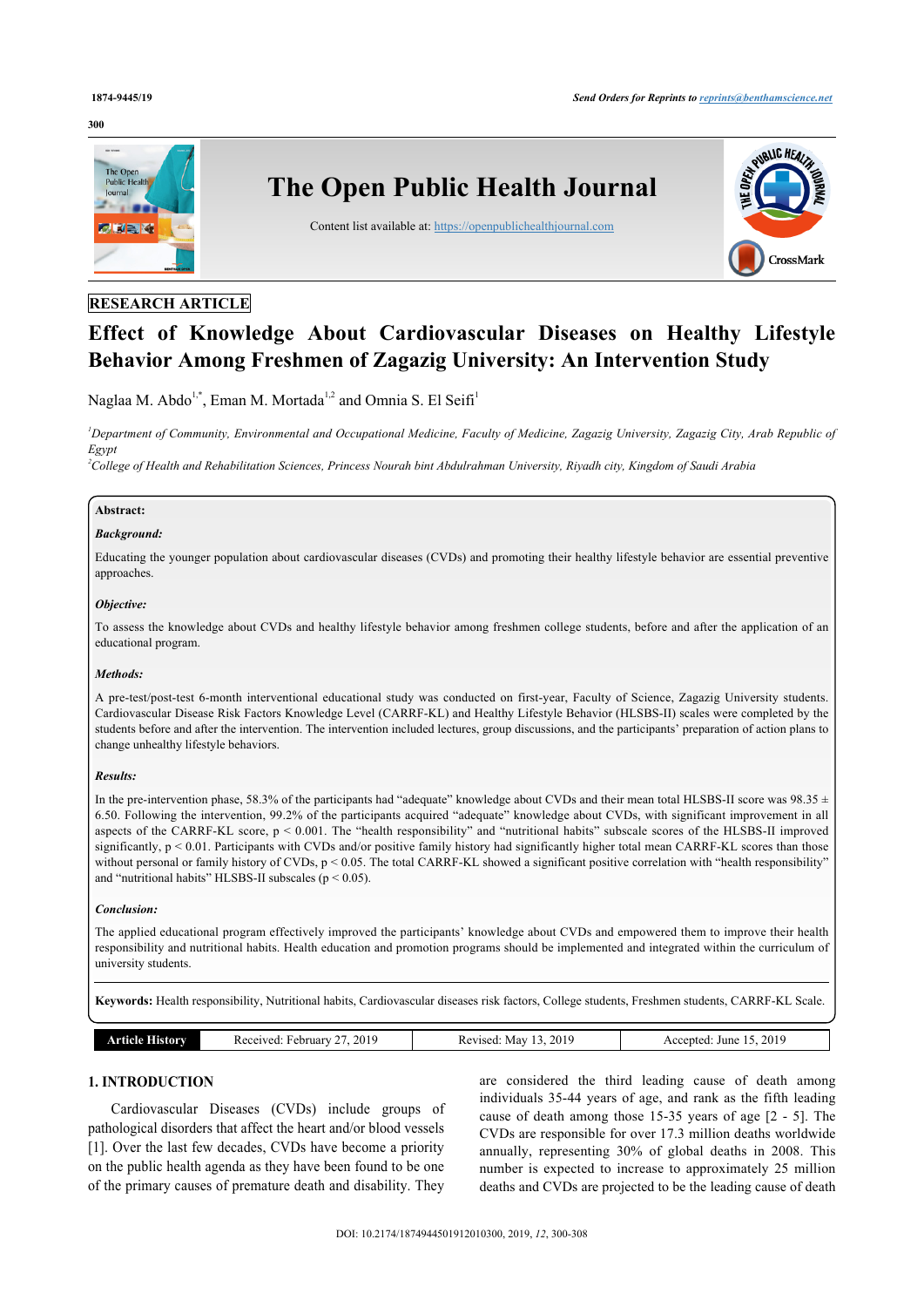by 2020[[6\]](#page-7-1), with over 80% of CVD-related mortality occurring in low- to middle-income countries (LMIC). In Egypt, as a LMIC, CVD mortality for all ages and both sexes accounts for 46% of total deaths [\[1,](#page-6-0) [7\]](#page-7-2).

The origin of CVDs is multi-factorial in nature with a synergistic effect. The World Health Organization (WHO) has identified different risk factors for CVDs that are classified into two groups: behavioral risk factors, such as tobacco use, physical inactivity, and poor dietary patterns; and clinical risk factors, such as hypertension, diabetes mellitus, high body mass index, and hyperlipidemia [\[8](#page-7-3)]. Early detection and prevention of these risk factors can help reduce the impact of CVDs [\[9\]](#page-7-4).

Although CVDs are considered diseases of the elderly, multiple studies have shown that they can begin early in life, as their risk factors are often present during childhood and adolescence, resulting in increased prevalence of health risks among today's university students [[10\]](#page-7-5). Accordingly, there is a major need to increase knowledge and awareness about CVDs among this young population, and target CVD prevention programs to this audience with an aim to reduce CVD-related complications and mortality later in life [[11\]](#page-7-6).

University years are a major transitional period for students because they are away from parental supervision and have to make independent lifestyle decisions. University students obtain a considerable amount of knowledge that establishes a base for their lifestyle choices and health knowledge during college years. Many of them adopt unhealthy lifestyle behaviors like poor dietary choices, smoking, use of illicit drugs, and physical inactivity [\[12,](#page-7-7) [13\]](#page-7-8). Thus, the university setting offers a unique opportunity to reach many young adults and study their CVD risks, as well as inform, empower, and motivate them to adopt healthier lifestyle behaviors [\[14](#page-7-9)].

Research that focuses on the effects of education programs on knowledge about CVDs among university students in Egypt, as well as other countries in the region, is lacking. Moreover, there is no structured university-based program concerned with promoting healthy lifestyle behaviors among students. In addition, evaluating freshmen would provide baseline knowledge and lifestyle behavior regarding CVDs, before possible exposure to relevant knowledge and behavioral changes during subsequent college years. Therefore, the current study was designed to assess the knowledge about CVDs and healthy lifestyle behavior among freshmen of the Faculty of Science at Zagazig University, before and after the application of an educational program.

## **2. MATERIALS AND METHODS**

#### **2.1. Design and Setting**

A pre-test/post-test interventional educational study was conducted over a 6-month period from October 2016 until the end of March 2017 at the Faculty of Science, Zagazig University.

## **2.2. Study Population and Sampling**

Zagazig University comprises 20 colleges. These colleges are categorized into practical non-health-related, theoretical, and practical health-related colleges. The practical healthrelated and theoretical colleges were excluded from the present study. The practical health-related college students are exposed to health information relating to CVDs through their educational curriculum. This would have affected the results of the study. The theoretical colleges were also excluded, as most of those students do not attend the college campus regularly, which would make the implementation of our education program infeasible.

The faculty of science was selected out of six practical non-health related colleges of Zagazig University by a simple random sampling technique. According to the objectives of the current study, the first-year students (freshmen) of the Faculty Science comprised the study population.

## *2.2.1. Sample Size Calculation*

A sample of 128 first-year students was calculated using the Epi Info software program version 7, based on the following criteria: the change in knowledge was assumed to reach up to 27% based on the findings of our pilot study; a statistical level of significance set at  $p < 0.05$ ; power of 80.0%; and expected dropout rate of 10%.

## *2.2.2. Recruitment*

According to the Faculty of Science students registry, the total number of first-year students during the academic year 2016/2017 was 1300. The name of each student had a number in the list of the college registry. The calculated sample was drawn by a simple random sampling technique using the Excel software program 2013. The selected students were invited to participate in the study, and the response rate was about 97%. The students who did not respond were replaced by others from the generated Excel program random list.

#### **2.3. Data Collection Tools**

The following data were collected using self-administered pre-test/post-test questionnaires.

## *2.3.1. General Characteristics of the Study Population*

A general questionnaire was developed to address sociodemographic characteristics of the students under evaluation. The CVD risk factors included age, gender, residence, parental educational level and occupation, family income, smoking habits, and disease status in the student and family.

## *2.3.2. Cardiovascular Disease Risk Factors Knowledge Level (CARRF-KL) Scale*

A standardized, valid and reliable (Cronbach's  $\alpha = 0.76$ ) scale that was developed by Arikan *et al.* [[15](#page-7-10)] was used to assess knowledge about CVDs. The scale is composed of 28 items that are presented as sentences investigating knowledge about CVD manifestations, prevention, the role of age, different risk factors, and the effect of changing risky behaviors. Responses to these items included "yes," "no," or "I

<span id="page-1-0"></span><sup>\*</sup> Address correspondence to this author at the Department of Community, Environmental and Occupational Medicine, Faculty of Medicine, Zagazig University, Zagazig City, Arab Republic of Egypt; Tel: + 965-69607730; E-mail: [nagla\\_abdo@hotmail.com](mailto:nagla_abdo@hotmail.com)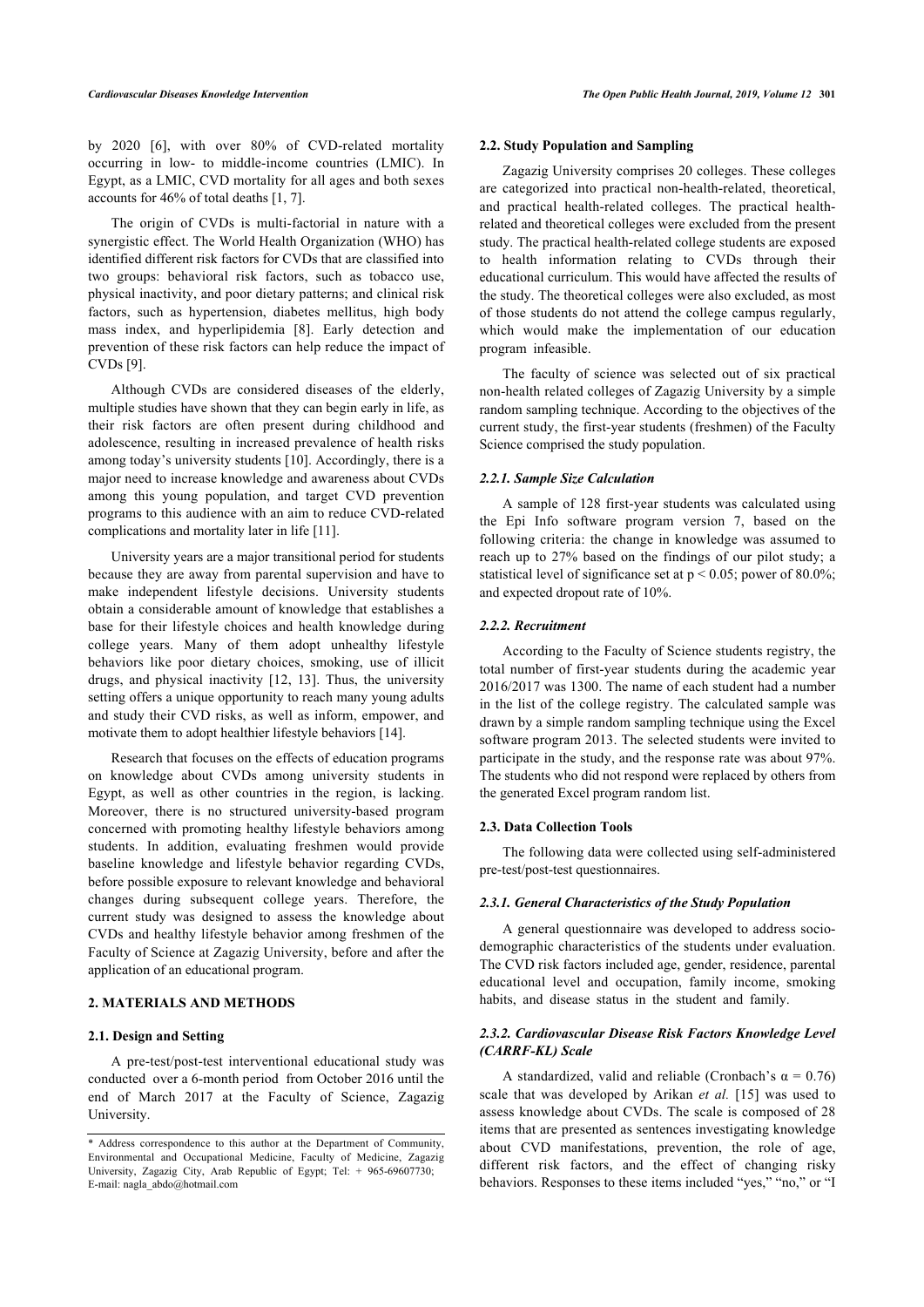do not know." Correct responses were given a score of 2; wrong answers, a score of 1; and "I don't know" was given a score of 0. This resulted in a total score of 56. Knowledge level increased as the score increased. A score  $> 28$  ( $> 50\%$ ) was considered an "adequate" knowledge level, whereas a score ≤  $28 \leq 50\%$ ) was considered an "inadequate" knowledge level. In this study, the Cronbach's  $\alpha$  was 0.79.

## *2.3.3. Healthy Lifestyle Behaviors Scale II (HLSBS-II)*

The scale was developed by Walker, Sechrist, and Pender [[16\]](#page-7-11). It is used to evaluate health behaviors associated with an individual's healthy lifestyle. The scale consists of six subscales, including: "**health responsibility"** (which assesses the level of the individual's responsibility regarding their health); "**physical activity"** (which assesses the individual's physical activity practices); "**nutritional habits**" (which assesses the individual's food choices); "**spiritual growth"** (which assesses the attainment of self-actualization and fulfillment); **"interpersonal relationships"** (which assesses continuous communication of the individual with the surrounding social environment); and "**stress management"** (which assesses sources of stress, as identified by the individual and stress coping mechanisms).

The scale consists of 52 items (nine items for "health responsibility;" eight items for "physical activity;" nine items for "nutritional habits;" nine items for "spiritual growth;" nine items for "interpersonal relationships;" and eight items for "stress management.") Each item was scored on a four-point Likert scale, where "never" = 1; "sometimes" = 2; "often" = 3; and "regularly" = 4. Thus, the scores obtained ranged from  $52$ to 208. Higher scores indicated more health-promoting behaviors. Cronbach's α for this scale was 0.81.

The items of both CARRF-KL and HLSBS-II scales were translated from English to Arabic by a professional translator experienced in translating health survey questionnaires. The scales were also reverse translated back into English to check for possible discrepancies and make appropriate changes. The study was preceded by a pilot study on 12 students, to assess the feasibility and time required to complete the questionnaire and conduct the health education sessions. The selected pilot subjects were excluded from the main sample of the study. The collected pilot data were analyzed and the necessary modifications were done.

## **2.4. Data Collection Phases**

Phase 1 (pre-intervention)

After obtaining informed consent, and before the health education sessions were conducted, the prepared questionnaire and scales were self-administered by the students. The responses were then collected by the researchers.

Phase 2 (intervention)

Our intervention was divided into two parts:

## *a). Health Education Session*

Health education regarding basic knowledge about CVDs and aspects of a healthy lifestyle was delivered by the researchers, who conducted 10 sessions over 4 weeks. Each session featured specific educational content and lasted 50 min. Two sessions were conducted on CVD risk factors, manifestations, and prevention; two sessions on proper nutritional habits (*e.g.*, not skipping breakfast, eating less fats and sugary foods, eating fruits and vegetables); two sessions on physical activity/stress management techniques/interpersonal relationships; two sessions on spiritual growth/health responsibility; and the last two sessions were on planning a healthy lifestyle (*e.g.*, how to identify problems and needs, set a goal, select strategies, implement steps of the selected strategy, and monitor and evaluate the plan). In addition to the distribution of brochures to the students, PowerPoint was used as a supportive audiovisual tool.

The students who agreed to participate and completed all phases of the study were offered follow-up cards for general medical checkups and basic laboratory tests (complete blood count and random blood sugar). These checkups and tests were performed at the Zagazig University Internal Medicine outpatient clinic. Almost all participants completed the study. Those who did not attend 20% of the educational activities during the intervention phase were considered dropouts.

*b)*. After completing the health education sessions, the students were divided into six groups. The researcher met each group once over two weeks. During these meetings, group discussions were conducted and videos about healthy lifestyle behavior were displayed. Moreover, the participants were encouraged to discuss any personal experience of CVD risk factors and complications relating to their families. Each group was then asked to prepare a plan to improve one unhealthy lifestyle behavior. Two weeks later, each group presented and discussed their plans with the researcher.

Phase 3

This was a wash-out period of two months, during which no education sessions were conducted.

Phase 4 (post-intervention)

The post-test questionnaire and scales (similar to the pretest) were completed after obtaining the students' verbal consent.

## **2.5. Ethical Considerations**

The study protocol was approved by the ethical committee of the Faculty of Medicine - Zagazig University institutional review board. Written informed consent was obtained from the participants. Furthermore, participants were assured about the confidentiality of their data, and that the study results would be used only for the purpose of research.

## **2.6. Statistical Analysis**

Data were coded, entered, and analyzed by the SPSS program version 19. Mean and Standard Deviation (SD) were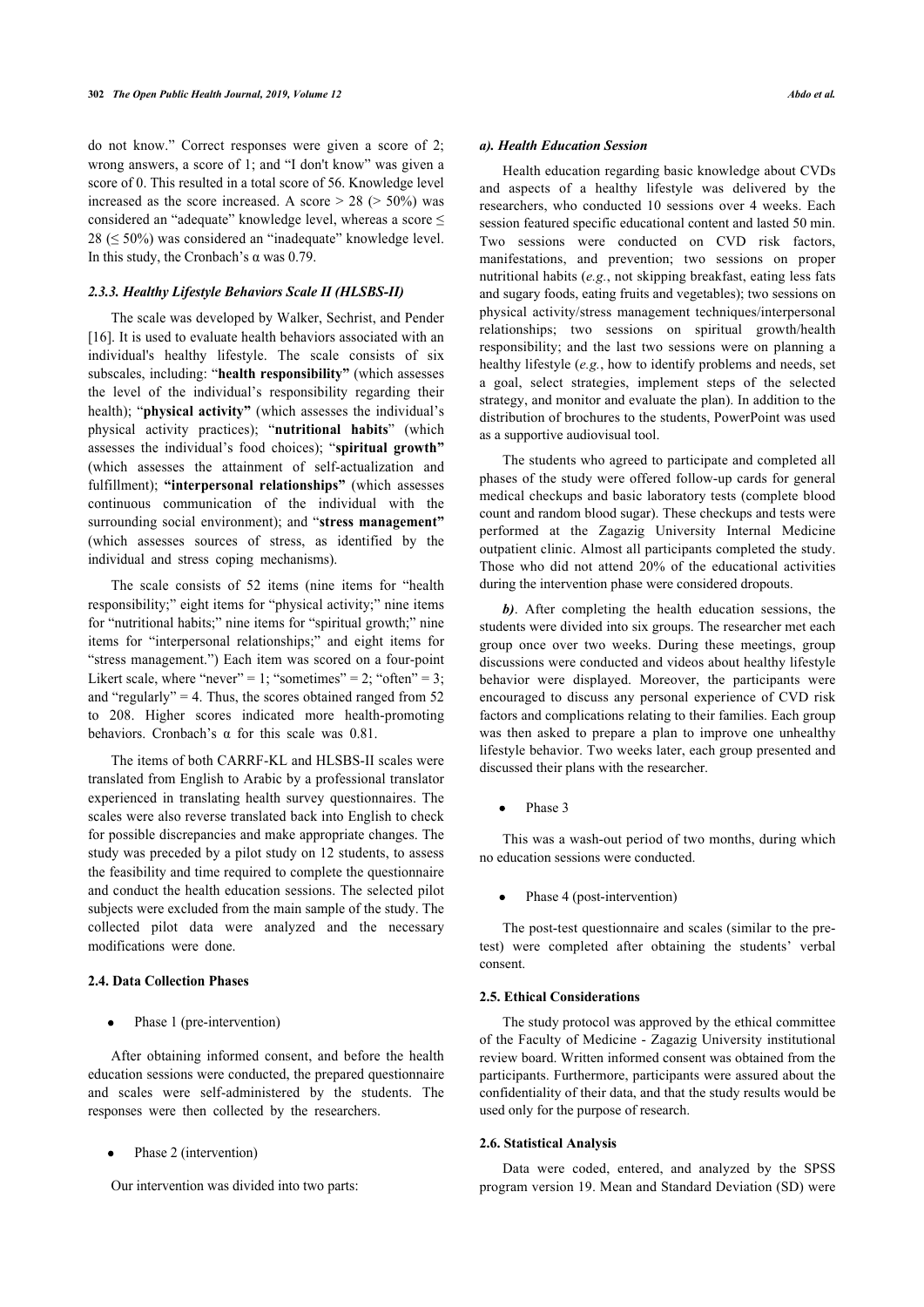computed to summarize the scores of the scales. The paired *t*test was applied to assess the differences between the mean scores in the pre- and post-tests. Pearson's correlation was used to determine the correlation between the measurements of different scales. Furthermore, linear regression analysis was performed to predict the effects of the different characteristics of participants on the acquisition of "adequate" knowledge. Statistical significance was considered at p < 0.05.

## **3. RESULTS**

Table **[1](#page-3-0)** presents the general characteristics of the students under investigation. The results showed that 51.7% were male participants; 55.0% were from rural areas; the parents of 85.0% had university-level education and above; the parents of 81.7% had a professional career; the family income of 48.3% was considered adequate; 73.3% were non-smokers; 93.3% had no CVDs; 90.0% had no other diseases; and 71.7% had no family history of CVDs. Their ages ranged from 16.50 to 17.50 years with a mean of  $17 \pm 0.35$  years.

<span id="page-3-1"></span>Following comparisons of the total CARRF-KL scores between the pre- and post-intervention phases, 58.3% of the

participants showed "adequate" knowledge in the preintervention phase, which increased to 99.2% in the postintervention phase (Fig.**1**).

Table **[2](#page-4-0)** shows a significant increase in the mean score of both the total and each individual CARRF-KL scale aspects in the post-intervention phase,  $p \le 0.001$ . Regarding the HLSBS-II scale, insignificant changes were noted in the mean scores of the total HLSBS-II and its subscales among the participants, with the exception of "health responsibility" (18.57  $\pm$  2.82 to  $18.63 \pm 2.75$ , p < 0.05) and "nutritional habits" (15.71  $\pm$  2.05 to  $17.25 \pm 2.51$ ,  $p < 0.01$ ) in the post-intervention phase.

Regarding the correlation between the mean scores of the total CARRF-KL and HLSBS-II scales among the participants in the post-intervention phase, Table**3** shows significant positive correlations between the total CARRF-KL, and "health responsibility" ( $r = 0.202$ ,  $p < 0.05$ ) and "nutritional habits" HLSBS-II subscales ( $r = 0.617$ ,  $p < 0.01$ ).

Table**4** shows that participants with CVDs and/or a positive family history were significantly more likely to acquire "adequate" total CARRF-KL scores than those without personal or family history of CVDs ( $p < 0.05$ ).



**Fig. (1).** Comparing total CARRF-KL between pre and post intervention phases.

## <span id="page-3-0"></span>**Table 1. General characteristics of the studied students.**

| <b>Variables</b>                                                                      | No $(\% )$                                               |
|---------------------------------------------------------------------------------------|----------------------------------------------------------|
| Gender:<br>Male<br>Female                                                             | 62 (51.7%)<br>58 (48.3%)                                 |
| Age $(X\text{+SD})$<br>Range                                                          | $17+0.35$<br>$16.50 - 17.50$                             |
| <b>Residence:</b><br>Urban<br>Rural                                                   | 54(45.0%)<br>$66(55.0\%)$                                |
| <b>Parent education</b><br>Illiterate<br>Primary<br>Secondary<br>University and above | $4(3.3\%)$<br>$4(3.3\%)$<br>$10(8.3\%)$<br>$102(85.0\%)$ |
| <b>Parent occupation</b><br>Skilled worker<br>Professional                            | $22(18.3\%)$<br>98 (81.7%)                               |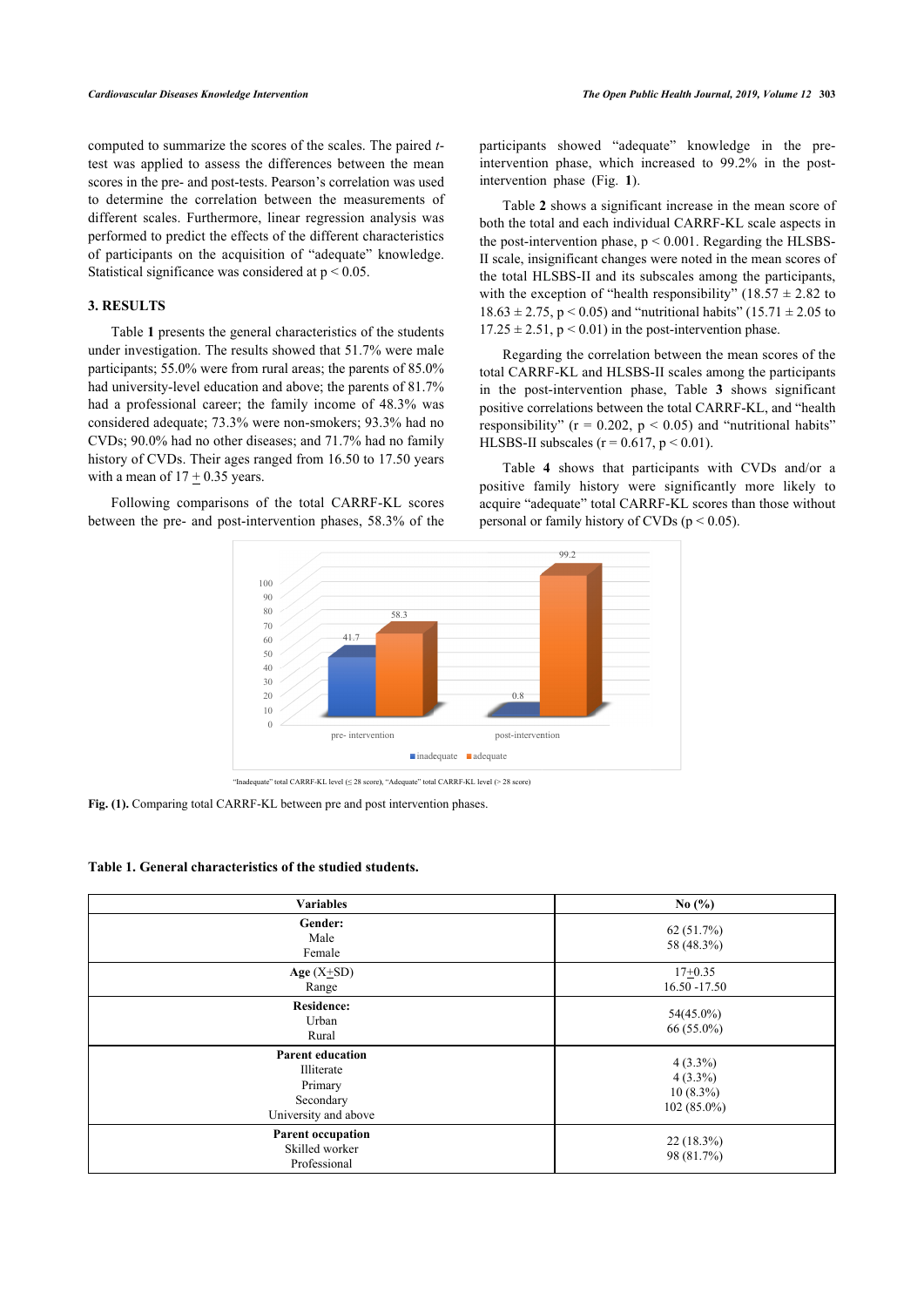## **304** *The Open Public Health Journal, 2019, Volume 12 Abdo et al.*

### *(Table 1) contd.....*

| <b>Variables</b>                                                               | No $(\%$                                   |  |  |
|--------------------------------------------------------------------------------|--------------------------------------------|--|--|
| <b>Family income</b><br>Not enough<br>Enough<br>Enough and more                | 54 (45.0%)<br>58 (48.3%)<br>$8(6.7\%)$     |  |  |
| <b>Smoking status:</b><br>Non-smoker<br>Ex-smoker<br>Smoker                    | 88(73.3%)<br>$4(3.3\%)$<br>28 (23.3%)      |  |  |
| <b>Presence of CVDs:</b><br>No<br>Yes                                          | $112(93.3\%)$<br>$8(6.7\%)$                |  |  |
| <b>Presence of other diseases:</b><br>None<br>Diabetes<br>Rheumatoid Arthritis | $108(90.0\%)$<br>$10(8.3\%)$<br>$2(1.7\%)$ |  |  |
| <b>Family history of CVDs</b><br>No<br>Yes                                     | 86 (71.7%)<br>34 (28.3%)                   |  |  |
| Total*                                                                         | 120                                        |  |  |

\*8 students were dropped from the sample

## **4. DISCUSSION**

## **4.1. Pre-Intervention Phase**

The present study revealed that the level of knowledge about CVDs of 58.3% of the participants during the preintervention phase was deemed "adequate." This value is lower than that reported among Gulf Medical University students in Ajman, UAE, where most of the participants (95.5%) had an adequate knowledge level about CVD risk factors and prevention[[17\]](#page-7-12).

<span id="page-4-0"></span>

| Table 2. Mean scores of CARRF-KL and HLSBS-II among the studied students pre and post the intervention. |  |  |
|---------------------------------------------------------------------------------------------------------|--|--|
|                                                                                                         |  |  |

| <b>Items</b>                                              |          | <b>Pre-intervention</b> |                  | <b>Post intervention</b> |                                  | $*_{p}$ |
|-----------------------------------------------------------|----------|-------------------------|------------------|--------------------------|----------------------------------|---------|
|                                                           |          | Min-max<br>Min-max      | $X \pm SD$       | Min-max                  | $X \pm SD$                       |         |
| <b>CARRF-KL</b>                                           |          |                         |                  |                          |                                  |         |
| CVDs manifestations, CVD prevention, and the role of age. | $0 - 8$  | $0 - 8$                 | $3.91 \pm 1.10$  | $3 - 8$                  | $6.42 \pm 1.12$ 0.000            |         |
| CVDs risk factors                                         | $0 - 30$ | 1-27                    | 16.75 ± 4.92     | $12 - 30$                | $23.59 \pm 3.64 \,   0.000  $    |         |
| Effect of changing risky behaviors                        | $0 - 18$ | $0-16$                  | $9.14 \pm 2.61$  | $8 - 18$                 | $14.11 \pm 2.16 \, 0.000$        |         |
| <b>Total CARRF-KL scale score</b>                         |          | $5-45$                  | $29.81 \pm 8.15$ | $21 - 55$                | 44.15±4.76 0.000                 |         |
| <b>HLSBS-II</b>                                           |          |                         |                  |                          |                                  |         |
| Health responsibility                                     | $9 - 36$ | $14 - 26$               | $18.57 \pm 2.82$ | 14-29                    | $18.63 \pm 2.75 \mid 0.019 \mid$ |         |
| Physical activity                                         | $8 - 32$ | $8 - 15$                | $11.60 \pm 1.59$ | $10-16$                  | $11.61 \pm 1.59 \mid 0.319 \mid$ |         |
| Nutritional habits                                        | $9 - 36$ | $11 - 20$               | $15.71 \pm 2.05$ | $11 - 24$                | $17.25 \pm 2.51 \, 0.000$        |         |
| Spiritual growth                                          | $9 - 36$ | $10-19$                 | $14.85 \pm 2.02$ | $10 - 21$                | 14.84±2.02 0.657                 |         |
| Interpersonal relationships                               | $9 - 36$ | $15 - 30$               | $22.78 \pm 2.86$ | 17-35                    | $22.80 \pm 2.84 \mid 0.158 \mid$ |         |
| Stress management                                         | $8 - 32$ | $9 - 21$                | $14.82 \pm 2.47$ | $11 - 23$                | 14.88±2.50 0.190                 |         |
| <b>Total HLSBS-II scale score</b>                         | 52-208   | 81-110                  | $98.35 \pm 6.50$ | 87-125                   | 98.39±6.44 0.132                 |         |

\*Paired t test was computed p <0.05 is significant

## <span id="page-4-1"></span>**Table 3. Correlation between mean scores of post intervention total CARRF-KL and HLSBS-II among the participants.**

|                             | <b>Total CARRF-KL</b> |
|-----------------------------|-----------------------|
| Health responsibility       | $r=0.202*$            |
| Physical activity           | $r=0.003$             |
| Nutritional habits          | $r=0.617**$           |
| Spiritual growth            | $r=0.112$             |
| Interpersonal relationships | $r=0.067$             |
| Stress management           | $r=0.039$             |
| Total HLSBS-II              | $r=0.097$             |

 $*_{p<0.05} *_{p<0.01}$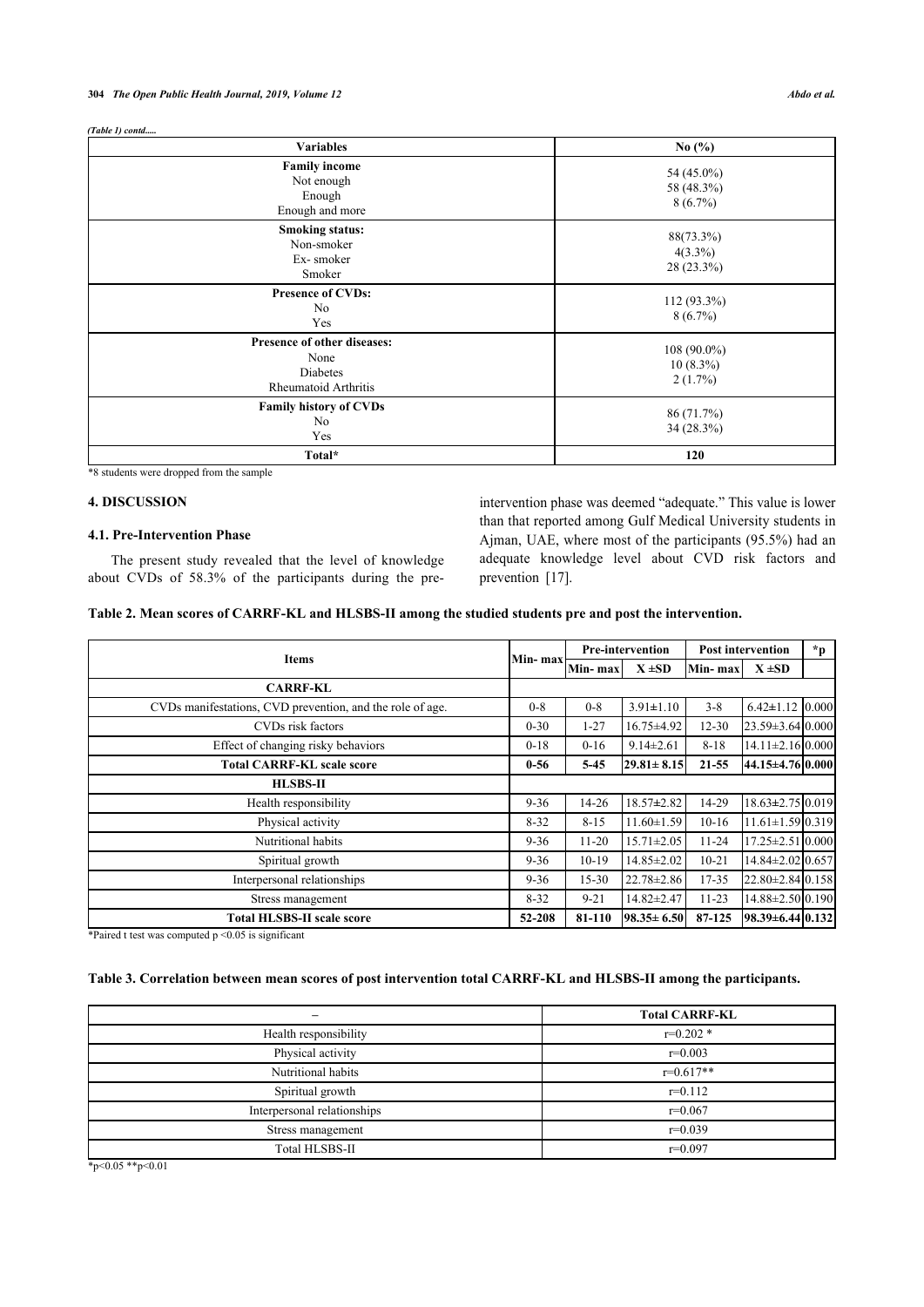| Items                  | υ     | S.E.  | p value | <b>Expected (B)</b>      | 95.0% C.I. for Exp B |       |
|------------------------|-------|-------|---------|--------------------------|----------------------|-------|
| $\qquad \qquad -$      | -     | -     | $-$     | $\overline{\phantom{a}}$ | Lower                | Upper |
| Presence of CVDs       | .064  | 0.503 | 0.034   | 2.897                    | .082                 | 7.757 |
| Family history of CVDs | 1.113 | 0.464 | 0.016   | 3.043                    | 227<br>1.44          | 7.550 |

<span id="page-5-0"></span>**Table 4. Binary Logistic Regression Analysis of the General Characteristics of the Studied Students and its Effect on Acquiring Adequate Total CARRF-KL Level.**

This difference could be attributed to the medical background of the Gulf Medical University students. However, our results were more favorable than those reported by multiple studies among young adults and college students using various CVD knowledge assessment tools [[18](#page-7-13) - [20](#page-7-14)].

The total HLSBS-II mean score of the participants was  $98.35 \pm 6.50$  during the pre-intervention phase. This value was lower than that reported in studies conducted in other countries using the same assessment scale. Hacihasanoğlu *et al.* [[21](#page-7-15)] reported a value of  $118.41 \pm 20.90$  among Turkish university students; Nassar and Shaheen [\[22](#page-7-1)] reported  $127.24 \pm 21.03$ among Jordanian nursing students; Mehri *et al.* [\[23\]](#page-7-16) reported  $135.38 \pm 15.21$  among Iranian university students; and Suraj andSingh [[24](#page-7-17)] reported  $138.69 \pm 14.50$  among Indian university students.

Despite levels of "adequate" knowledge in more than half of the participants, their healthy lifestyle behavior was relatively low. This highlights the urgent need for the establishment and implementation of effective strategies to improve health promotion behavior among university students.

Regarding the HLSBS-II, the lowest score was observed in the "physical activities" subscale  $(11.60 \pm 1.59)$ , and the highest score in the "interpersonal relationship" subscale  $(22.78 \pm 2.86)$  during the pre-intervention phase. This finding is consistent with the results of other studies conducted among Iranian university students and Health High School nursing students at a Turkish university [[23,](#page-7-16) [25](#page-7-18)].

Low levels of physical activity among university students may be due to a greater focus on their time spent studying, using mobile devices and computers, as well as a lack of sporting facilities[[26](#page-7-19)]. Moreover, from a socio-cultural perspective, regular exercise is not typically part of the daily Egyptian lifestyle, and sports is still considered, to some extent, a leisure activity.

The relatively high "interpersonal relationship" score was particularly interesting. College students usually have insufficient life experience and are susceptible to peer pressure, which may have a negative effect on their social and psychological health[[27\]](#page-7-20). The findings of the current study suggest that our study population has a high a degree of social communication skills, which in turn, makes them both more receptive to interventions and more efficient disseminators of health promotion information.

## **4.2. Post-Intervention Phase**

Following the implementation of our educational program, almost all (99.2%) of the participants acquired "adequate" knowledge scores, with significant improvement in the total, and each of the individual knowledge aspects of the CARRF-

KL scale ( $p < 0.001$ ). Similar findings have been observed in several educational intervention studies among healthy adults and school children using different types of knowledge assessment questionnaires [\[28](#page-7-21), [29\]](#page-7-6).

Another experimental randomized controlled study, conducted among university nursing students, showed a significantly higher level of knowledge about coronary artery disease in the intervention group, after the provision of a cardiac educational program. The intervention group had scores of  $21 \pm 2.32$  and  $20.20 \pm 2.24$  in the first and second follow-up post-tests, respectively; as compared to the control group, which had scores of  $6.93 \pm 1.15$  and  $7.12 \pm 2.13$  in the first and second post-tests, respectively [\[30](#page-7-22)].

Furthermore, after the implementation of our educational program, the participants showed significant improvement in their "nutritional habits" score. This finding is similar to those of other studies conducted among nursing students in Taiwan [[31](#page-7-23), [32](#page-7-24)]. Stice *et al.* [\[33](#page-7-25)] went further and evaluated the effect of a 15-week educational program on the dietary intake and Body Mass Index (BMI) of undergraduate students. The program included seminars and class discussions, and the results showed significant changes in the BMI of the participants [\[33](#page-7-25)]. The findings of the present study are promising, as the dietary habits of students during the university years could deteriorate. Such students are more likely to skip meals and consume fast foods and snacks [[34](#page-7-26)]. Therefore, targeted nutritional education for students during their early university years is essential to improve their nutritional habits and overall health consciousness [\[35](#page-7-27), [36\]](#page-7-28).

We also observed significant improvement in the "health responsibility" scores of participants. This finding is consistent with those of other studies [\[32,](#page-7-24) [37\]](#page-7-29). "Health responsibility" describes the sense of accountability for one's own health and educating oneself about health. College students are relatively young, and worry less about their health owing to low levels of health responsibility [[38](#page-7-30)]. Thus, the improvement observed in our participants' sense of responsibility after application of the program indicates that they are potentially able to change their unhealthy behavior, if they are supported by health promotion programs.

The total HLSBS-II scores and other dimension scores showed no significant improvement after the implementation of our intervention. In contrast to this finding, other studies in Taiwan and Turkey have reported a positive impact of health education promotion programs on both the total and various aspects of healthy lifestyle behaviors of nursing and engineering students[[31](#page-7-23), [32,](#page-7-24) [37](#page-7-29)]. This difference could be attributed to variations in the content, duration, components, and approach of the intervention [\[39](#page-8-0)].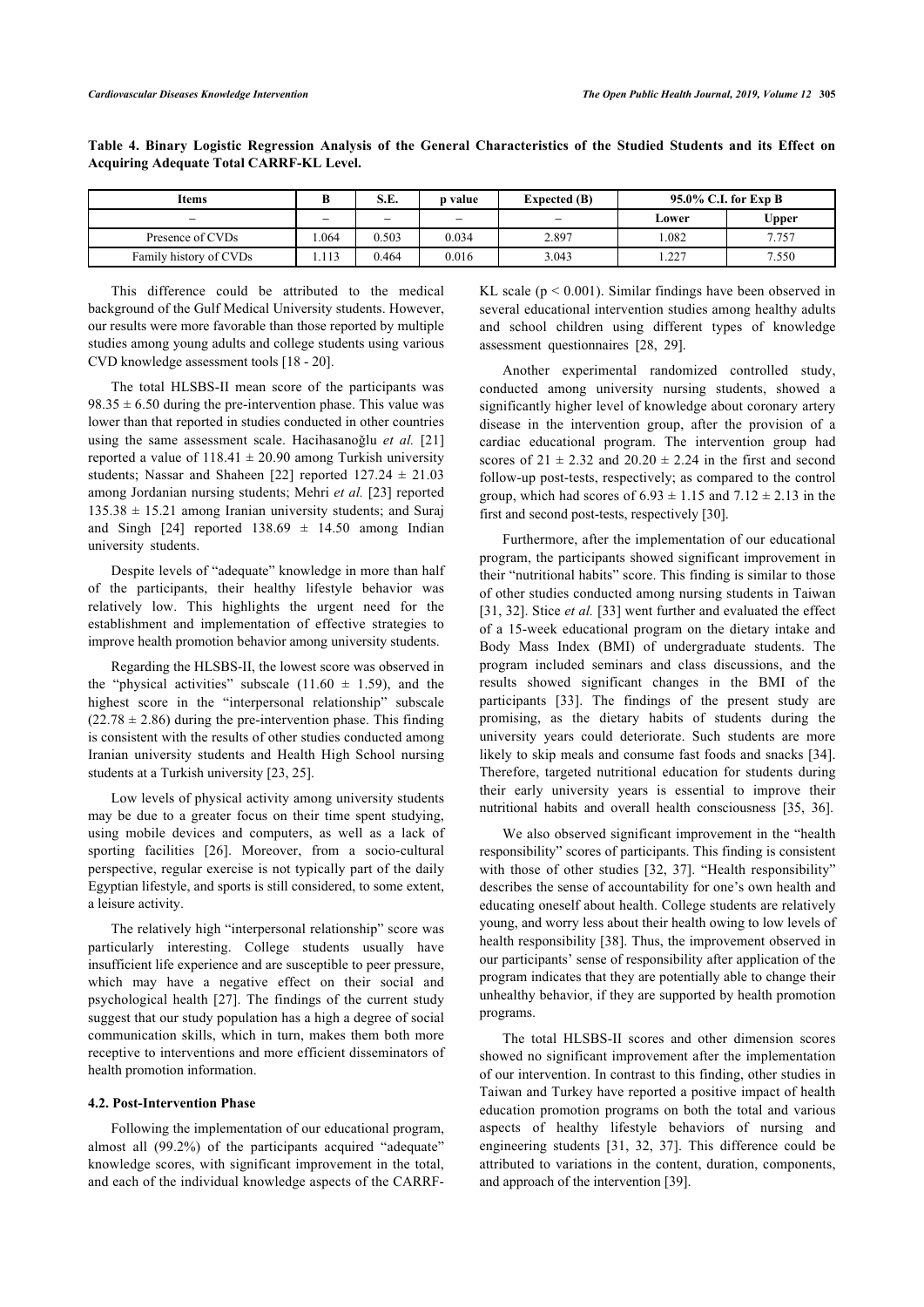The considerable improvement observed in the participants' knowledge about CVDs and some of the lifestyle dimensions (nutritional habits and health responsibility) could be attributed to the variety of health education methods used. These methods included interactive face-to-face lectures and group discussions, supported by various audiovisual tools. WHO stated that health education programs enhance the individual's health awareness and enables them to make their decisions regarding healthy lifestyle behaviors [\[40\]](#page-8-1). Furthermore, the students created action plans, implemented problem solving techniques to develop solutions for various unhealthy lifestyle behaviors, and discussed their plans with the researchers. These methods led them to better understand the delivered educational messages, establish the relationship between their health and behavior, and equipped them with the tools for decision making and behavioral change [[32\]](#page-7-24).

The insignificant change in the total HLSBS-II and its other domains during the post-intervention phase could be attributed to the difficulty in changing human behavior [[41\]](#page-8-2). Applying multi-factorial lifestyle program interventions, such as physical exercise training, dietary counseling, and behavioral change targets will provide a comprehensive approach for the modification of healthy lifestyle behavior [[42\]](#page-8-3).

A significant positive correlation was observed between the post-intervention total CARRF-KL score and both the "health responsibility" ( $r = 0.202$ ,  $p < 0.05$ ) and "nutritional habits" scores ( $r = 0.617$ ,  $p < 0.01$ ) of the participants. Many interventional studies have confirmed the positive effects of gaining knowledge and changing different lifestyle dimensions among adults and college students[[30](#page-7-22), [39,](#page-8-0) [43](#page-8-4)]. A study conducted by Jovanović *et al.* [\[44\]](#page-8-0) showed that a higher level of knowledge about CVDs and cancer nutrition was significantly correlated with better food choices among medical students. Contrary to our findings, Kumsar *et al.* [\[25](#page-7-18)] reported a significant positive correlation between the CARRF-KL score and all HLSBS-II dimensions ( $p < 0.05$ ), with the exception of health responsibility, physical activity, and nutritional habits among nursing students.

After evaluating the effects of different students' characteristics on the acquisition of knowledge during the postintervention phase, we noticed that participants with CVDs and/or a positive family history had significantly higher total mean CARRF-KL scores than those without personal or family history of CVDs,  $p < 0.05$ . These results are consistent with those of previous studies conducted among adults and university students [\[15,](#page-7-10) [25](#page-7-18), [28](#page-7-21)]. This finding could be attributed to the desire of those with CVDs to cope with specific requirements to avoid complications and adopt a healthy lifestyle[[30](#page-7-22)]. The existence of a family history of CVDs may motivate and empower individuals to adopt healthy lifestyle changes and follow clinician-recommended preventive changes [[45,](#page-8-5) [46\]](#page-8-3). After our intervention, we expect those with a family history to acquire more knowledge than those without a family history of CVDs.

<span id="page-6-1"></span><span id="page-6-0"></span>The results of our intervention are encouraging and highlight the importance of introducing an effective multidimensional university-based health promotion educational program. Such programs should be aimed at improving students' knowledge about CVDs and promoting healthy lifestyle behaviors.

## **4.3. Limitations of the Study**

We encourage investigators in their future research to recruit students of theoretical colleges and adopt quasiexperimental designs with a longer follow-up period. This study included neither a control group nor long-term follow-up of the participants. Moreover, students of theoretical colleges were not involved in the present study. Another limitation of the study was its use of self-administered behavior questionnaires, which have a tendency toward overreporting of socially acceptable behavior.

## **CONCLUSION**

The applied educational program effectively improved the participants' knowledge about CVDs and empowered them to improve their health responsibility and nutritional habits. Health education and promotion programs should be implemented and integrated within the curriculum of university students.

## **ETHICS APPROVAL AND CONSENT TO PARTICIPATE**

The study protocol was approved by the ethical committee of the Faculty of Medicine - Zagazig University Institutional Review Board – ZU-IRB # 4849/10-8-2016.

## **HUMAN AND ANIMAL RIGHTS**

No animals/ humans were used for the studies that are the basis of this research.

## **CONSENT FOR PUBLICATION**

Written informed consent was obtained from the participants. Furthermore, participants were assured about the confidentiality of their data and that the study results would be used only for the purpose of research.

## **AVAILABILITY OF DATA AND MATERIALS**

Not applicable.

## **FUNDING**

None.

## **CONFLICT OF INTEREST**

The authors declare no conflict of interest, financial or otherwise.

## **ACKNOWLEDGEMENTS**

We would like to thank all participating students for their kind co-operation.

## **REFERENCES**

[1] World Health Organization (WHO). Cardiovascular diseases. Fact sheet N°317. 2015. Available at: [http://www.who.int/mediacentre/](http://www.who.int/mediacentre/factsheets/fs317/en/) [factsheets/fs317/en/](http://www.who.int/mediacentre/factsheets/fs317/en/) [Accessed on 26 September 2017];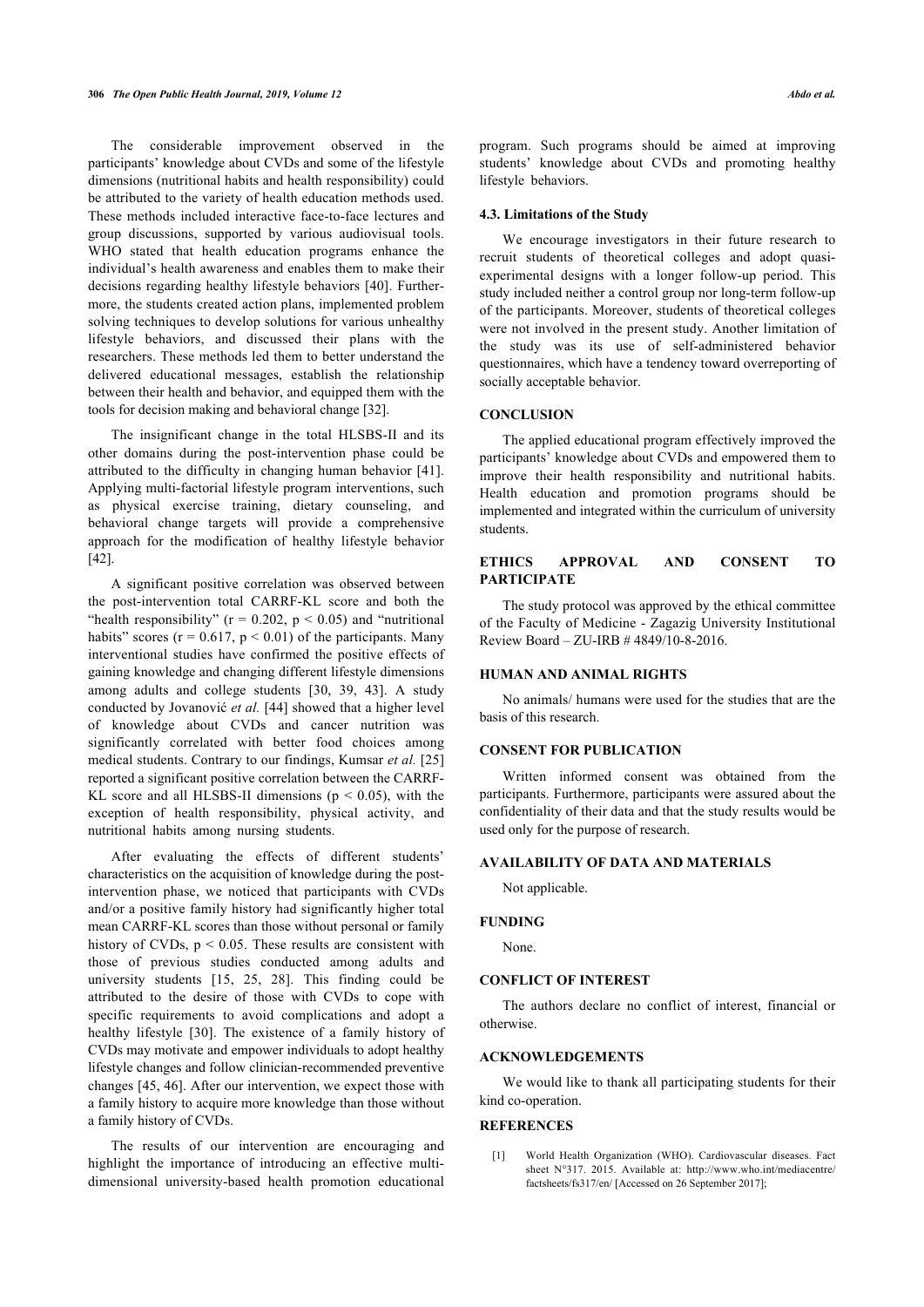- [2] World Health Organization. Global status report on noncommunicable diseases World Health 2010.
- <span id="page-7-14"></span>[3] Murray CJ, Lopez AD. Global mortality, disability, and the contribution of risk factors: Global burden of disease study. Lancet 1997; 349(9063): 1436-42.
- [\[http://dx.doi.org/10.1016/S0140-6736\(96\)07495-8](http://dx.doi.org/10.1016/S0140-6736(96)07495-8)] [PMID: [9164317](http://www.ncbi.nlm.nih.gov/pubmed/9164317)] [4] Nishtar S. Prevention of coronary heart disease in south Asia. Lancet 2002; 360(9338): 1015-8. [\[http://dx.doi.org/10.1016/S0140-6736\(02\)11088-9](http://dx.doi.org/10.1016/S0140-6736(02)11088-9)] [PMID: [12383](http://www.ncbi.nlm.nih.gov/pubmed/12383%20683)

[683](http://www.ncbi.nlm.nih.gov/pubmed/12383%20683)]

- <span id="page-7-15"></span><span id="page-7-0"></span>[5] Kenneth D, Kochanek MA, Jiaquan XU. National Vital Statistics Reports Deaths: Final Data for 2009 [https://www.cdc.gov/nchs/data/nvsr/nvsr60/nvsr60\\_03.pdf](https://www.cdc.gov/nchs/data/nvsr/nvsr60/nvsr60_03.pdf)
- <span id="page-7-16"></span><span id="page-7-1"></span>[6] Vos T, Barber RM, Bell B, *et al.* Global Burden of Disease Study 2013 Collaborators. Global, regional, and national incidence, prevalence, and years lived with disability for 301 acute and chronic diseases and injuries in 188 countries, 1990-2013: A systematic analysis for the global burden of disease study 2013. Lancet 2015; 386(9995): 743-800. [\[http://dx.doi.org/10.1016/S0140-6736\(15\)60692-4](http://dx.doi.org/10.1016/S0140-6736(15)60692-4)] [PMID: [26063](http://www.ncbi.nlm.nih.gov/pubmed/26063%20472)

[472](http://www.ncbi.nlm.nih.gov/pubmed/26063%20472)]

- <span id="page-7-17"></span><span id="page-7-2"></span>[7] Gaziano TA, Bitton A, Anand S, Abrahams-Gessel S, Murphy A. Growing epidemic of coronary heart disease in low- and middleincome countries. Curr Probl Cardiol 2010; 35(2): 72-115. [\[http://dx.doi.org/10.1016/j.cpcardiol.2009.10.002\]](http://dx.doi.org/10.1016/j.cpcardiol.2009.10.002) [PMID: [20109979](http://www.ncbi.nlm.nih.gov/pubmed/20109979)]
- <span id="page-7-18"></span><span id="page-7-3"></span>[8] WHO. Prevention of Cardiovascular Disease 2007[.https://www.who.int/cardiovascular\\_diseases/guidelines/PocketG](https://www.who.int/cardiovascular_diseases/guidelines/PocketGL.ENGLISH.AFR-D-E.rev1.pdf) [L.ENGLISH.AFR-D-E.rev1.pdf](https://www.who.int/cardiovascular_diseases/guidelines/PocketGL.ENGLISH.AFR-D-E.rev1.pdf)
- <span id="page-7-20"></span><span id="page-7-19"></span><span id="page-7-4"></span>[9] Bergman HE, Reeve BB, Moser RP, Scholl S, Klein WMP. Development of a comprehensive heart disease knowledge questionnaire. Am J Health Educ 2011; 42(2): 74-87. [\[http://dx.doi.org/10.1080/19325037.2011.10599175\]](http://dx.doi.org/10.1080/19325037.2011.10599175) [PMID: [2172](http://www.ncbi.nlm.nih.gov/pubmed/2172%200571) [0571\]](http://www.ncbi.nlm.nih.gov/pubmed/2172%200571)
- <span id="page-7-21"></span><span id="page-7-5"></span>[10] Association ACH. American College Health Association. American College Health Association-National College Health Assessment Spring 2008 Reference Group Data Report (abridged): The American College Health Association. J Am Coll Health 2009; 57(5): 477-88. [\[http://dx.doi.org/10.3200/JACH.57.5.477-488\]](http://dx.doi.org/10.3200/JACH.57.5.477-488) [PMID: [19254888](http://www.ncbi.nlm.nih.gov/pubmed/19254888)]
- <span id="page-7-6"></span>[11] National High Blood Pressure Education Program Working Group on High Blood Pressure in Children and Adolescents. The fourth report on the diagnosis, evaluation, and treatment of high blood pressure in children and adolescents. Pediatrics 2004; 114(2)(Suppl 4th Report): 555-76.
- <span id="page-7-22"></span><span id="page-7-7"></span>[\[http://dx.doi.org/10.1542/peds.114.2.S2.555\]](http://dx.doi.org/10.1542/peds.114.2.S2.555) [PMID: [15286277\]](http://www.ncbi.nlm.nih.gov/pubmed/15286277) [12] American College Health Association. American college health association national college health assessment Spring 2006 reference group data report (abridged). J Am Coll Health 2007; 55(4): 195-206. [\[http://dx.doi.org/10.3200/JACH.55.4.195-206\]](http://dx.doi.org/10.3200/JACH.55.4.195-206) [PMID: [17319325](http://www.ncbi.nlm.nih.gov/pubmed/17319325)]
- <span id="page-7-23"></span><span id="page-7-8"></span>[13] Laska MN, Pasch KE, Lust K, Story M, Ehlinger E. Latent class analysis of lifestyle characteristics and health risk behaviors among college youth. Prev Sci 2009; 10(4): 376-86.
- <span id="page-7-24"></span><span id="page-7-9"></span>[\[http://dx.doi.org/10.1007/s11121-009-0140-2](http://dx.doi.org/10.1007/s11121-009-0140-2)] [PMID: [19499339\]](http://www.ncbi.nlm.nih.gov/pubmed/19499339) [14] Green JS, Grant M, Hill KL, Brizzolara J, Belmont B. Heart disease risk perception in college men and women. J Am Coll Health 2003; 51(5): 207-11.

<span id="page-7-25"></span>[\[http://dx.doi.org/10.1080/07448480309596352\]](http://dx.doi.org/10.1080/07448480309596352) [PMID: [12822712](http://www.ncbi.nlm.nih.gov/pubmed/12822712)]

- <span id="page-7-10"></span>[15] Arikan I, Metintaş S, Kalyoncu C, Yildiz Z. The Cardiovascular Disease Risk Factors Knowledge Level (CARRF-KL) Scale: A validity and reliability study. Turk Kardiyol Dern Ars 2009; 37(1): 35-40. [PMID: [19225251](http://www.ncbi.nlm.nih.gov/pubmed/19225251)]
- <span id="page-7-27"></span><span id="page-7-26"></span><span id="page-7-11"></span>[16] Walker SN, Sechrist KR, Pender NJ. Health promotion model - Instruments to measure health promoting lifestyle: Health- promoting lifestyle profile [HPLP II] (Adult Version). Nurs Res 1987; 36(2): 76-81.

[PMID: [3644262\]](http://www.ncbi.nlm.nih.gov/pubmed/3644262)

- <span id="page-7-28"></span><span id="page-7-12"></span>[17] Odeh T, Khamas A, Janahi K, Silin N, Hatem S, Al Sharbatti S. Knowledge of cardiovascular diseases and practices increasing risk factors among students in Gulf Medical University, Ajman, UAE. GMJ 2016; 5(S2): S21-6.
- <span id="page-7-29"></span><span id="page-7-13"></span>[18] Collins KM, Dantico M, Shearer NBC, Mossman KL. Heart disease awareness among college students. J Community Health 2004; 29(5): 405-20. [\[http://dx.doi.org/10.1023/B:JOHE.0000038655.19448.b2\]](http://dx.doi.org/10.1023/B:JOHE.0000038655.19448.b2) [PMID: [15](http://www.ncbi.nlm.nih.gov/pubmed/15%20471422)

[471422\]](http://www.ncbi.nlm.nih.gov/pubmed/15%20471422)

<span id="page-7-30"></span>[19] Vanhecke TE, Miller WM, Franklin BA, Weber JE, McCullough PA. Awareness, knowledge, and perception of heart disease among

adolescents. Eur J Cardiovasc Prev Rehabil 2006; 13(5): 718-23. [\[http://dx.doi.org/10.1097/01.hjr.0000214611.91490.5e](http://dx.doi.org/10.1097/01.hjr.0000214611.91490.5e)] [PMID: [170](http://www.ncbi.nlm.nih.gov/pubmed/170%2001210) [01210](http://www.ncbi.nlm.nih.gov/pubmed/170%2001210)]

- [20] Mustaqeem M, Sadullah S, Farooq MZ, Waqar W, Fraz TR. Knowledge awareness and behavior of non-medical students about cardiovascular diseases. j ayub Med. Coll., abbottabad. JAMC 2015; 27(4): 894-9. [PMID: [27004348\]](http://www.ncbi.nlm.nih.gov/pubmed/27004348)
- [21] Hacıhasanoğlu R, Yıldırım A, Karakurt P, Sağlam R. Healthy lifestyle behaviour in university students and influential factors in eastern Turkey. Int J Nurs Pract 2011; 17(1): 43-51. [\[http://dx.doi.org/10.1111/j.1440-172X.2010.01905.x](http://dx.doi.org/10.1111/j.1440-172X.2010.01905.x)] [PMID: [2125](http://www.ncbi.nlm.nih.gov/pubmed/2125%201153)
- [1153\]](http://www.ncbi.nlm.nih.gov/pubmed/2125%201153) [22] Nassar OS, Shaheen AM. Health-promoting behaviors of university nursing students in jordan. Health 2014; 6(19)27562763
- [\[http://dx.doi.org/10.4236/health.2014.619315](http://dx.doi.org/10.4236/health.2014.619315)] [23] Mehri A, Solhi M, Garmaroudi G, Nadrian H, Sighaldeh SS. Health promoting lifestyle and its determinants among university students in
- Sabzevar, Iran. Int J Prev Med 2016; 7(7): 65. [PMID: [27141284\]](http://www.ncbi.nlm.nih.gov/pubmed/27141284) [24] Suraj S, Singh A. Study of sense of coherence health promoting behavior in north Indian students. Indian J Med Res 2011; 134(5):

645-52. [\[http://dx.doi.org/10.4103/0971-5916.90989](http://dx.doi.org/10.4103/0971-5916.90989)] [PMID: [22199103\]](http://www.ncbi.nlm.nih.gov/pubmed/22199103)

- [25] Kumsar AK, Yilmaz FT, Akkaş ÖA. The effect of cardiovascular risk factors knowledge level on healthy life style behaviors and related factors in nursing students. IJBCS 2015; 4(2): 47-60.
- [26] Wang D, Xing X-H, Wu X-B. Healthy lifestyles of university students in China and influential factors. Sci World J 2013; 9: 1-10. [\[http://dx.doi.org/10.1155/2013/412950](http://dx.doi.org/10.1155/2013/412950)] [PMID: [23935418](http://www.ncbi.nlm.nih.gov/pubmed/23935418)]
- [27] Yoon HS, Kim G-H, Kim J. Effectiveness of an interpersonal relationship program on interpersonal relationships, self-esteem, and depression in nursing students. J Korean Acad Nurs 2011; 41(6): 805-13.

[\[http://dx.doi.org/10.4040/jkan.2011.41.6.805\]](http://dx.doi.org/10.4040/jkan.2011.41.6.805) [PMID: [22310865](http://www.ncbi.nlm.nih.gov/pubmed/22310865)]

- [28] Derya ADIBELLI, Dilek KILIÇ. The effect of health promotion education given to women on reduction of cardiovascular risk factors. Int J Recent Sci Res 2017; 8(8): 19514-20.
- [29] Kumar S, Ray S, Mahapatra T, *et al.* Cardiovascular risk reduction intervention among school-students in Kolkata, West Bengal - the CRRIS study protocol. Indian Heart J 2015; 67(1): 33-9. [\[http://dx.doi.org/10.1016/j.ihj.2015.02.006](http://dx.doi.org/10.1016/j.ihj.2015.02.006)] [PMID: [25820048\]](http://www.ncbi.nlm.nih.gov/pubmed/25820048)
- [30] Tawalbeh L. Effect of cardiac education on coronary artery disease knowledge and knowledge retention among university nursing students in Jordan. Pak J Nutr 2015; 14(9) [\[http://dx.doi.org/10.3923/pjn.2015.586.592\]](http://dx.doi.org/10.3923/pjn.2015.586.592)
- [31] Yeh L, Chen CH, Wang CJ, Wen MJ, Fetzer SJ. A preliminary study of a healthy-lifestyle-promoting program for nursing students in Taiwan. J Nurs Educ 2005; 44(12): 563-5. [PMID: [16402739\]](http://www.ncbi.nlm.nih.gov/pubmed/16402739)
- [32] Hsiao YC, Chen MY, Gau YM, Hung LL, Chang SH, Tsai HM, Shortterm effects of a health promotion course for Taiwanese nursing students. Public Health Nurs 2005; 22(1): 74-81. [\[http://dx.doi.org/10.1111/j.0737-1209.2005.22111.x](http://dx.doi.org/10.1111/j.0737-1209.2005.22111.x)] [PMID: [1567](http://www.ncbi.nlm.nih.gov/pubmed/1567%200328) [0328\]](http://www.ncbi.nlm.nih.gov/pubmed/1567%200328)
- [33] Stice E, Orjada K, Tristan J. Trial of a psychoeducational eating disturbance intervention for college women: A replication and extension. Int J Eat Disord 2006; 39(3): 233-9. [\[http://dx.doi.org/10.1002/eat.20252\]](http://dx.doi.org/10.1002/eat.20252) [PMID: [16498589](http://www.ncbi.nlm.nih.gov/pubmed/16498589)]
- [34] Mohindra NA, Nicklas TA, O'neil CE, Yang S-JT, Berenson GS. Eating patterns and overweight status in young adults: The Bogalusa Heart Study. Int J Food Sci Nutr 2009; 60(3)(Suppl. 3): 14-25. [\[http://dx.doi.org/10.1080/09637480802322095\]](http://dx.doi.org/10.1080/09637480802322095) [PMID: [19462322\]](http://www.ncbi.nlm.nih.gov/pubmed/19462322)
- [35] Lee RLT, Loke AJTY. Health-promoting behaviors and psychosocial well-being of university students in Hong Kong. Public Health Nurs 2005; 22(3): 209-20. [\[http://dx.doi.org/10.1111/j.0737-1209.2005.220304.x](http://dx.doi.org/10.1111/j.0737-1209.2005.220304.x)] [PMID: [1598](http://www.ncbi.nlm.nih.gov/pubmed/1598%202194)
- [2194\]](http://www.ncbi.nlm.nih.gov/pubmed/1598%202194) [36] Lua PL, Wan Putri Elena WD. The impact of nutrition education interventions on the dietary habits of college students in developed nations: a brief review. Malays J Med Sci 2012; 19(1): 4-14. [PMID: [22977369\]](http://www.ncbi.nlm.nih.gov/pubmed/22977369)
- [37] Altun I. Effect of a health promotion course on health promoting behaviours of university students. East Mediterr Health J 2008; 14(4): 880-7.

[PMID: [19166171\]](http://www.ncbi.nlm.nih.gov/pubmed/19166171)

[38] Chen J, Xiang H, Jiang P, *et al.* The role of healthy lifestyle in the